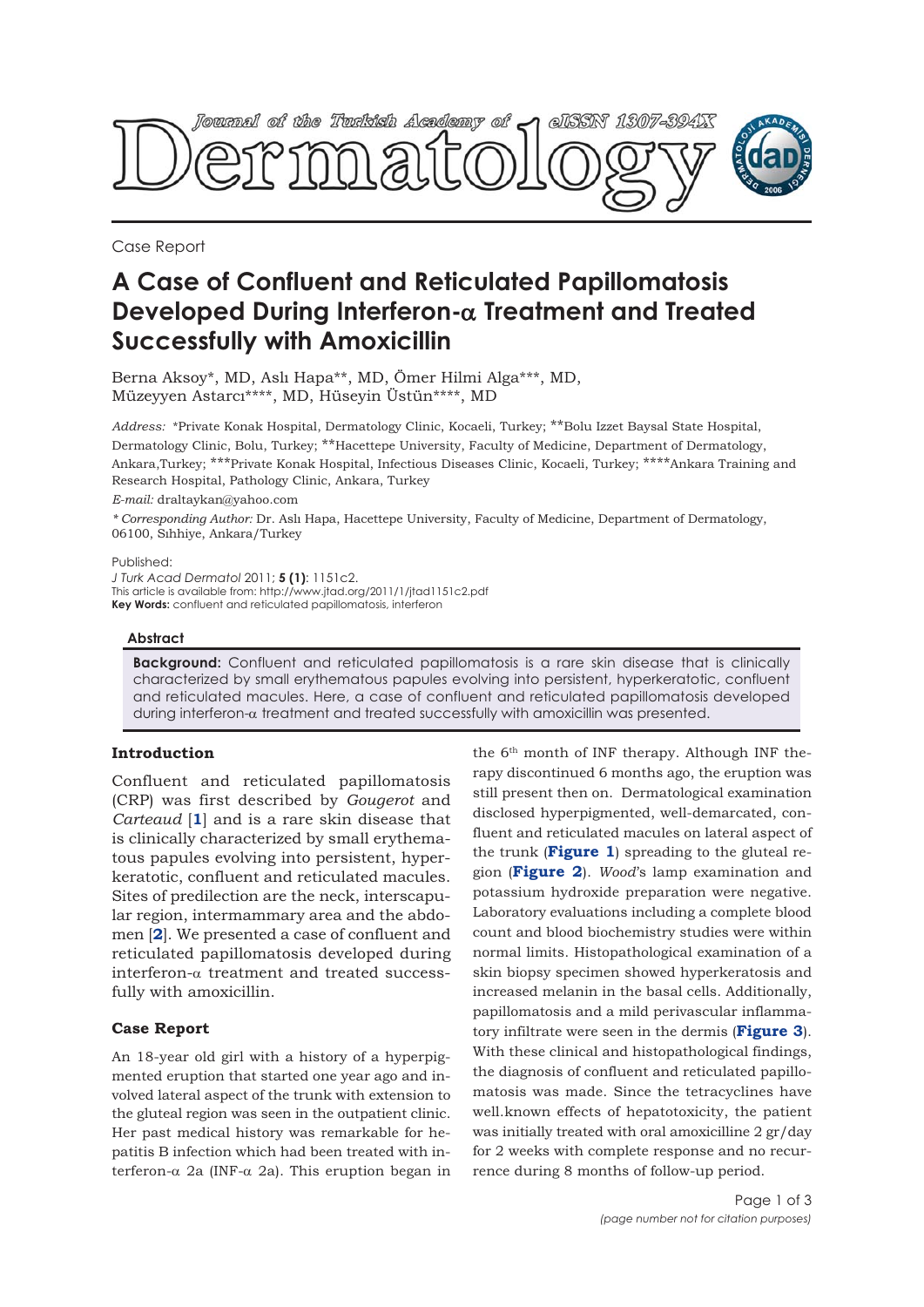*J* Turk Acad Dermatol 2011; **5 (1)**: 1151c2. http://www.jtad.org/2011/1/jtad1151c2.pdf



**Figure 1.** Hyperpigmented, well-demarcated, confluent and reticulated macules presenting on lateral aspect of the trunk spreading to the gluteal region

#### **Discussion**

Although a significant number of CRP cases have been reported, the etiology still remains obscure. Familial cases have been reported [**3**]. Moreover, the prominent hypotheses include an abnormal host response to fungi and a possible disorder of keratinization [**4**]. Recently, *Jant* et al.[**5**] have reported 6 cases of CRP treated with various antibiotics suggesting that bacteria may play a role in the pathogenesis of this disease. Amoxicillin is the treatment of choice in this patient, considering the risk of hepatotoxicity associated with tetracyclines. To the best of our knowledge, there was only one case of CRP who showed dramatic improvement with amoxicil-



**Figure 3.** Hyperkeratosis, increased melanin in the basal cells, papillomatosis and a mild perivascular inflammatory infiltrate were present in the dermis (*Hematoxylin and Eeosin* X 40)



**Figure 2.** Hyperpigmented, well-demarcated, confluent and reticulated macules spreading to the gluteal region

lin therapy and was resistant to minocyclines in the English literature [**6**].

Interferons are a family of secretory glycoproteins which have been used in the treatment of a wide range of diseases due to their immunomodulatory, antiviral, antitumoral and antiproliferative effects. Although the most common side effects are flu-like symptoms, fever, chills, nausea, vomiting and diarrhea, cutaneous side effects like extensive psoriasis [**7**], injection side reactions [**8**], maculopapular eruption [**9**], vitiligo [**10**], and lichenoid eruption [**11**] associated with IFN therapy have also been documented. The mechanism by which IFN triggers the CRP development is not known. Abnormal host response to fungi and/or bacterial colonization of the skin by IFN therapy may be the possible explanations. Since this is the first report on this association further observations are needed to determine the clinical relevance and the possible etiologic factors.

#### **References**

- 1. Gougerot H, Carteaud A. Papillomatose pigmentée innominée. Bull Soc Fr Dermatol Syph 1927; 34: 719- 721.
- 2. Bowman PH, Davis LS. Confluent and reticulated papillomatosis: response to tazarotene. J Am Acad Dermatol 2003; 48: 80-81. PMID:12734485
- 3. İnalöz HS, Patel GK, Knight AG. Familial confluent and reticulated papillomatosis. Arch Dermatol 2002; 138: 276-277. PMID: 11843664
- 4. Mutasim DF. Confluent and reticulated papillomatosis without papillomatosis. J Am Acad Dermatol 2003; 49: 1182-1184. PMID: 14639415